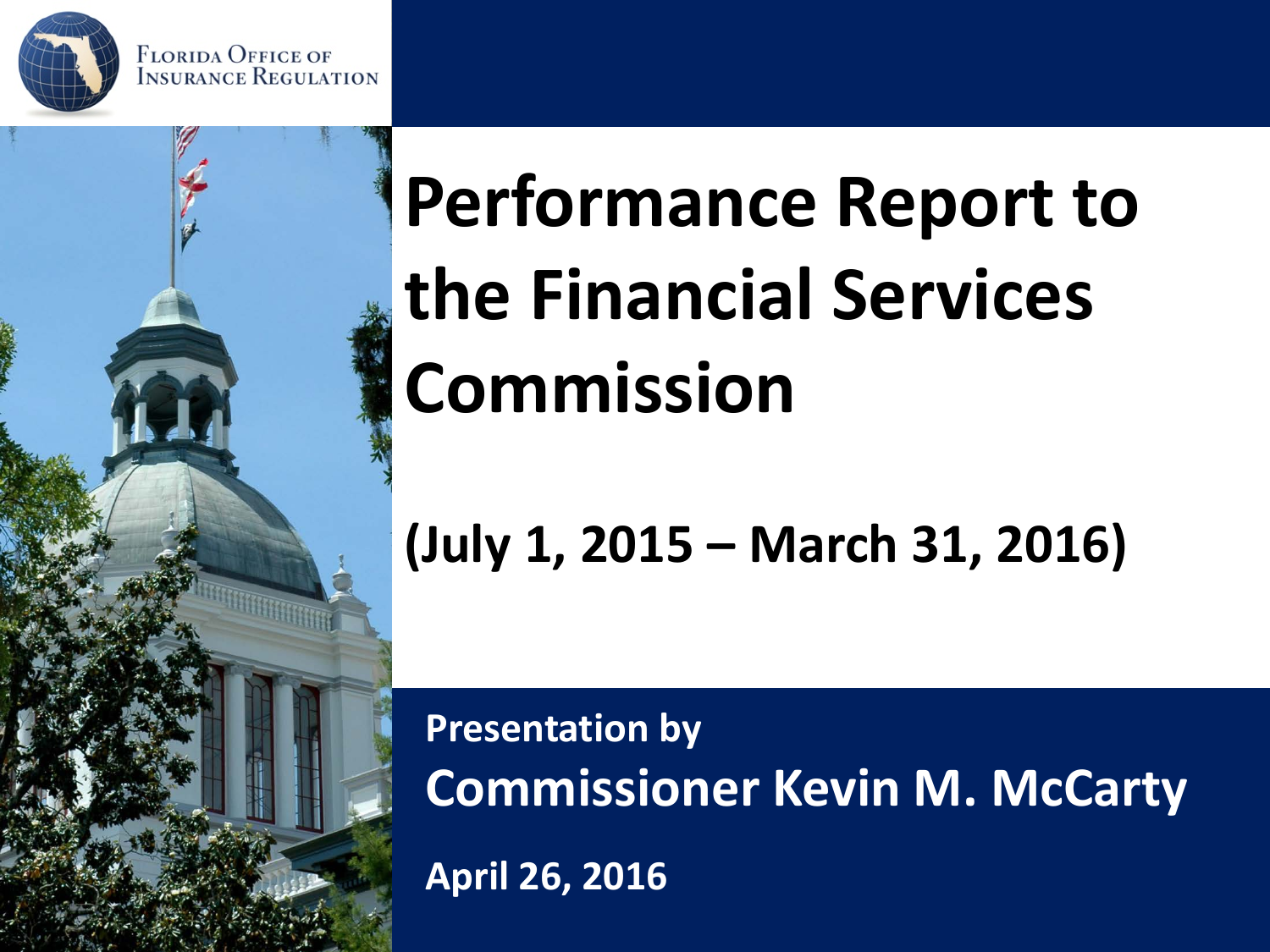# **Defining Success**



LORIDA OFFICE OF **NSURANCE REGULATION**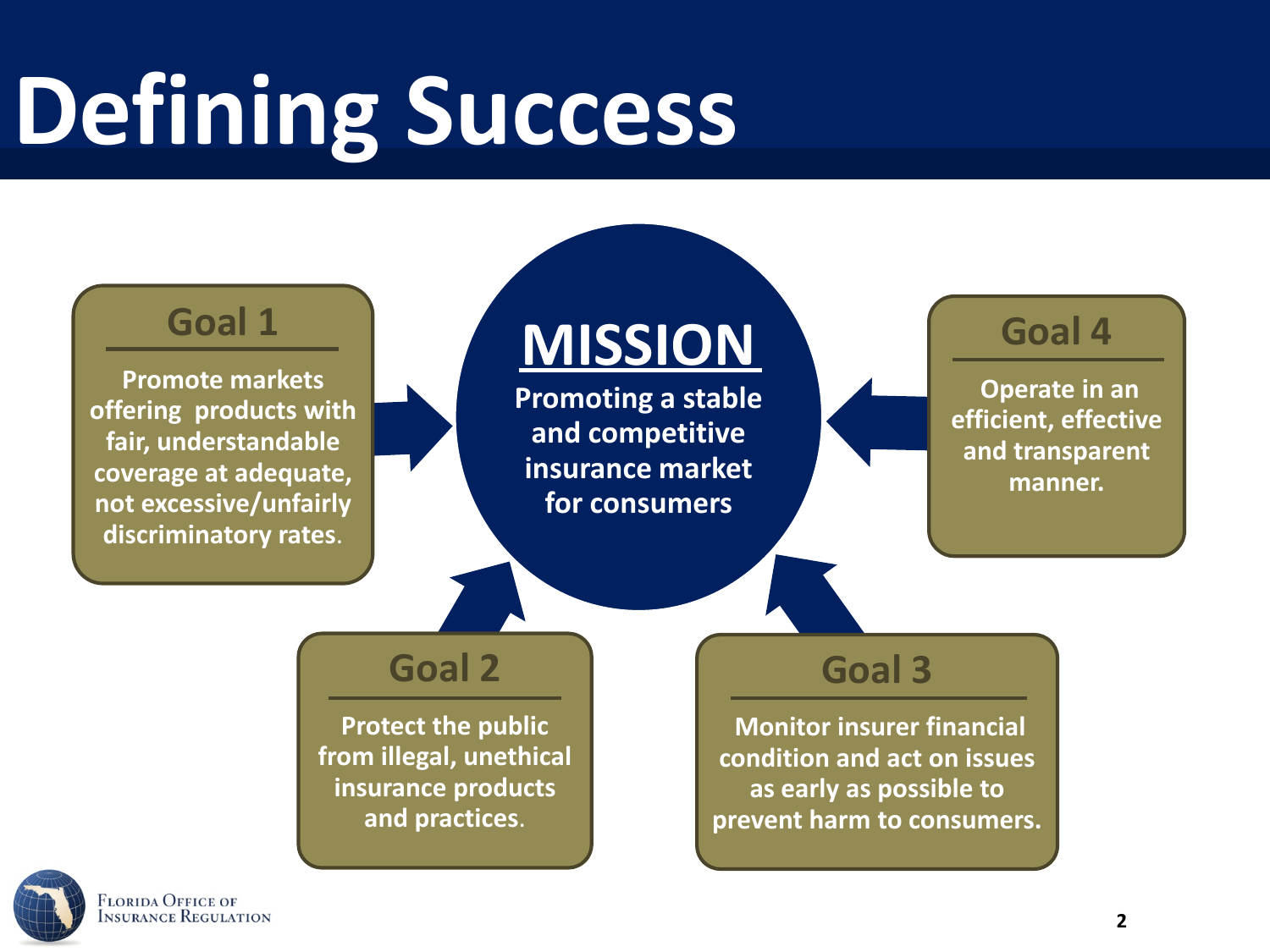### **Life & Health**

**Selected Activities and Accomplishments: July 1, 2015 – March 31, 2016**

- Guided the health insurance industry through significant shifts in market and regulatory dynamics; published market-wide statistics
- Held public hearings, reviewed and approved Aetna Inc.'s acquisition of Humana, Inc. (with the required expansion of major medical business in five Florida counties in lieu of Aetna's prior consideration of leaving the marketplace) and Anthem, Inc.'s acquisition of Cigna Corporation
- Assisted policyholders of Preferred Medical Plan in maintaining continuous coverage when the company withdrew from the market due to financial stress resulting from the Affordable Care Act's "rate stabilization programs"
- Developed the first comprehensive guideline for removing discrimination from the coverage of HIV medications. Expanded review of Hepatitis C and other chronic condition medications for 2017



- Developed new review tools for health plan filings to identify discriminatory marketing behavior
- Assisted in the passage of priority legislation affecting balance billing and unclaimed property
- Produced premium & enrollment analyses to help map the shifts in the health insurance landscape
- Promoted initiatives to reduce Medicare costs through managed care innovations
- Reached a life claims settlement agreement with Jackson National and AXA for \$5.5 million – total monies returned nationally by 20 life insurers now exceeds \$8 billion
- Issued consumer alerts on health insurance plan shopping, comparing prices for Medicare Supplement policies, and Medigap Plans C & F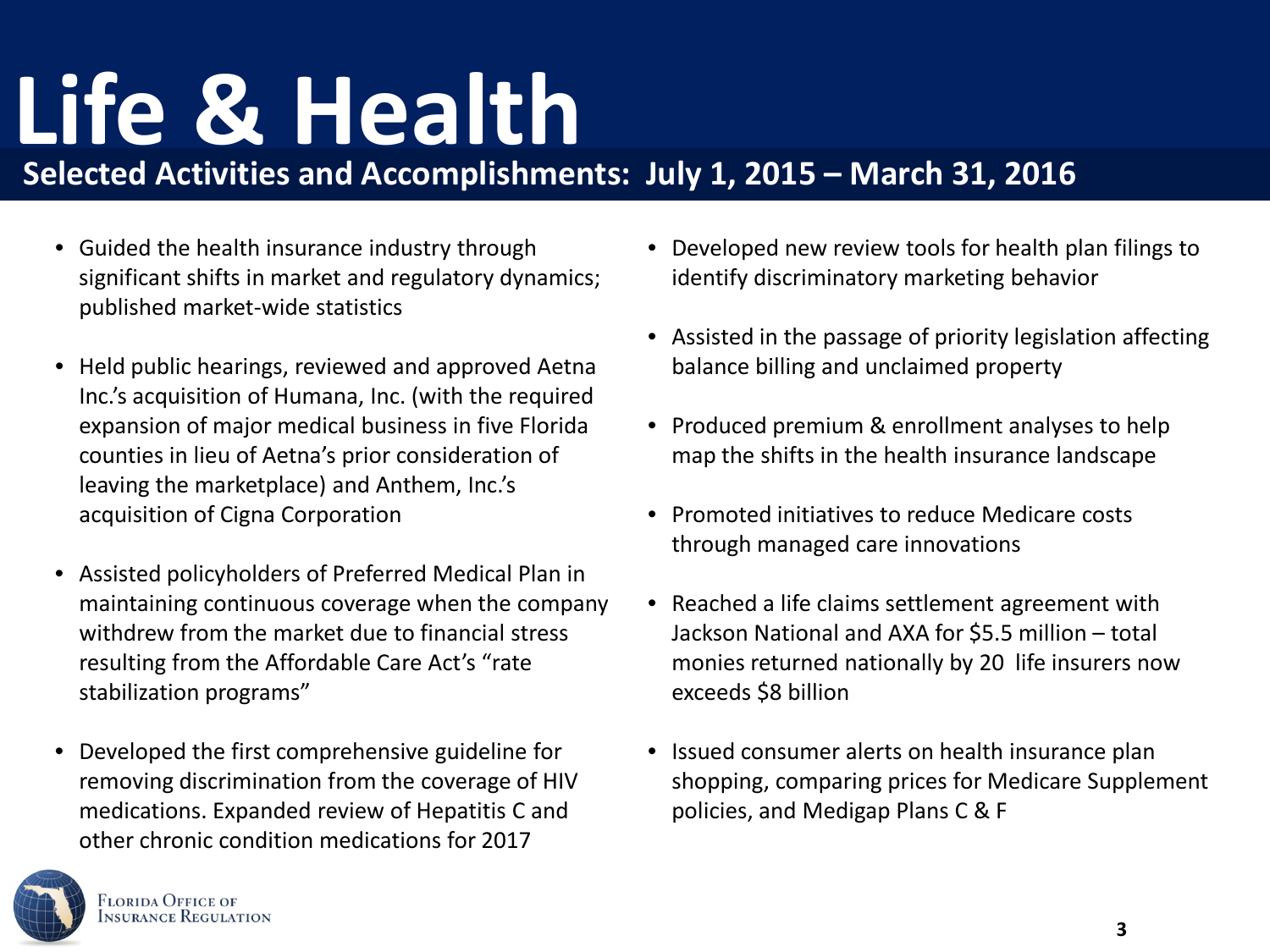#### **Life & Health Challenges and Opportunities**

- Balancing consumer protections with maintaining a robust and competitive market
- Protecting seniors from long-term care risk
- Guiding the health insurance industry through significant shifts in market and regulatory dynamics
	- **ACA (Commercial)**
	- Medicaid Managed Care
	- **Medicare**
- Protecting consumers from emergency medical transportation balance billing, especially air transport
- Enhancing claims-paying capacity for Health Maintenance Organizations (HMOs)
- Moving from a formulaic to a dynamic, principles-based approach to life insurer solvency
- Modernizing capital standards
- Understanding the uses of 2<sup>nd</sup> generation "Big Data"
- Monitoring for cyber security breaches and working nationally to develop standards for cyber security

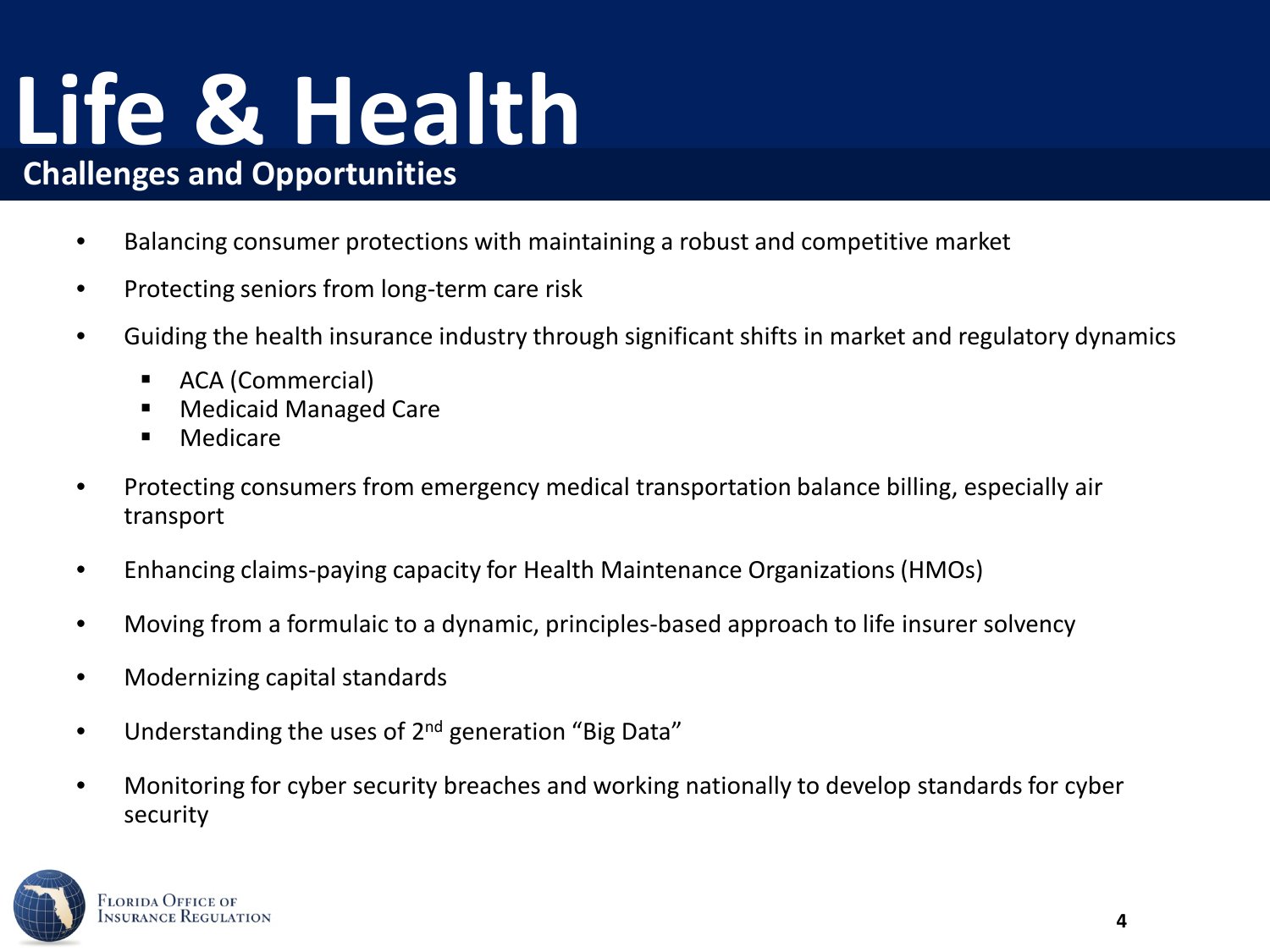## **Property & Casualty**

#### **Selected Activities and Accomplishments: July 1, 2015 – March 31, 2016**

- Citizens Property Insurance Corporation (Citizens)
	- Public hearing for annual rate filing
	- **Established personal & commercial** lines rates for 2016
	- 996,106 policies approved for take-outs
- Requested rate-making data from FEMA/National Flood Insurance Program to facilitate Florida's review of flood insurance rates. Met recently with FEMA/NFIP representatives & other states to plan data transfer, data housing, and next steps.
- Reinsurance Data Call/Catastrophe Stress Test Report (property insurers)
	- All 112 insurers had sufficient reinsurance, capital & surplus for a 1-in-100 year event
	- All 67 Florida insurers passed the 3 storm event Catastrophe Stress Test analysis
- Assisted in the passage of priority legislation affecting Own Risk Solvency Assessment/Governance



- Conducted a Data Call of the top 25 personal residential insurance companies writing homeowners and dwelling fire policies
- **Approved Citizens policy language changes** to assist with AOB issues statewide
- Held a public hearing for the National Council on Compensation Insurance's annual workers' compensation rate filing & approved a rate reduction of 4.7%
- Issued a data call to title insurance agents and agencies to perform a statutory analysis in determining the condition of the industry
- Enhanced oversight authority to review internationally active groups in Florida
- Annual Reports (Medical Malpractice, Workers' Compensation, Freedom to Travel law)

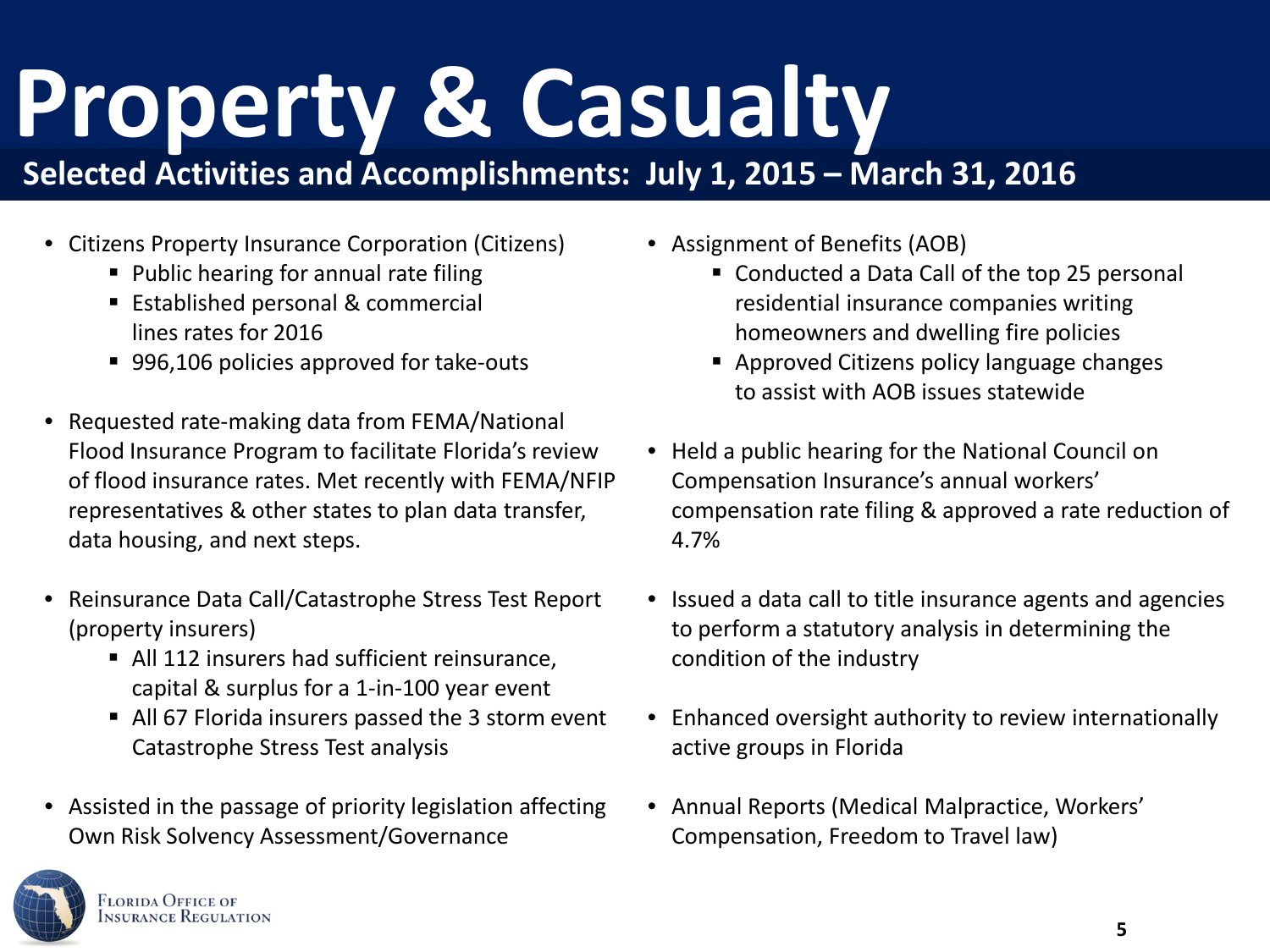### **Property & Casualty Challenges and Opportunities**

- Assignment of benefits impact statewide on homeowners insurance rates
- Increasing rates for auto insurance
- Court cases affecting workers' compensation insurance
- Fostering a private flood insurance market
- Adapting to new business models (ridesharing, home-sharing)
- Trade secret protections preventing the public's access to company information available through the Quarterly & Supplemental Reporting (QUASR) system online
- Monitoring for cyber security breaches and working nationally to develop standards
- Continued soft reinsurance market